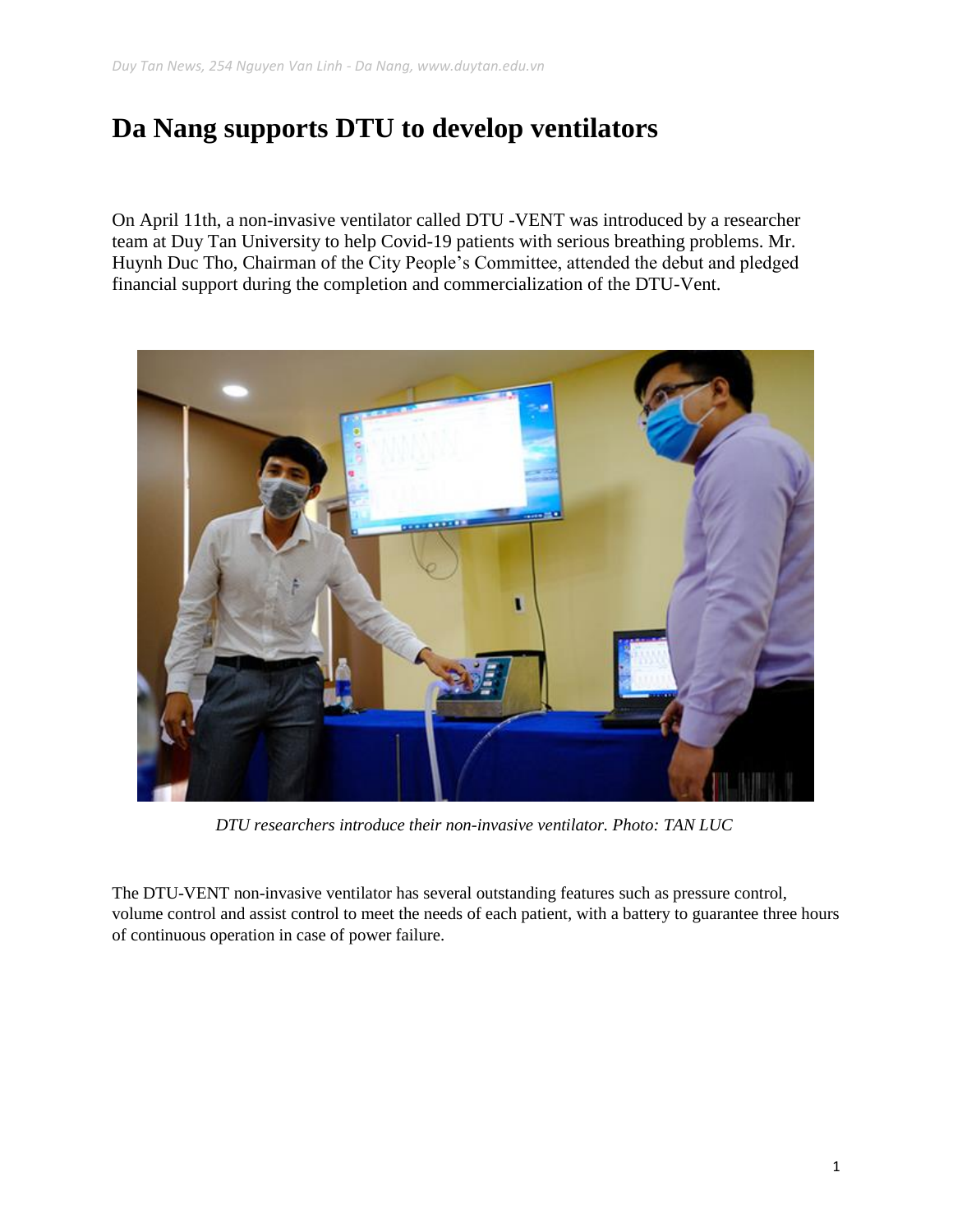

*Da Nang Chairman Huynh Duc Tho and the DTU researchers. Photo: TAN LUC*

It took 10 days for the team of 6 researchers to create the breathing machine. The materials were sourced locally.